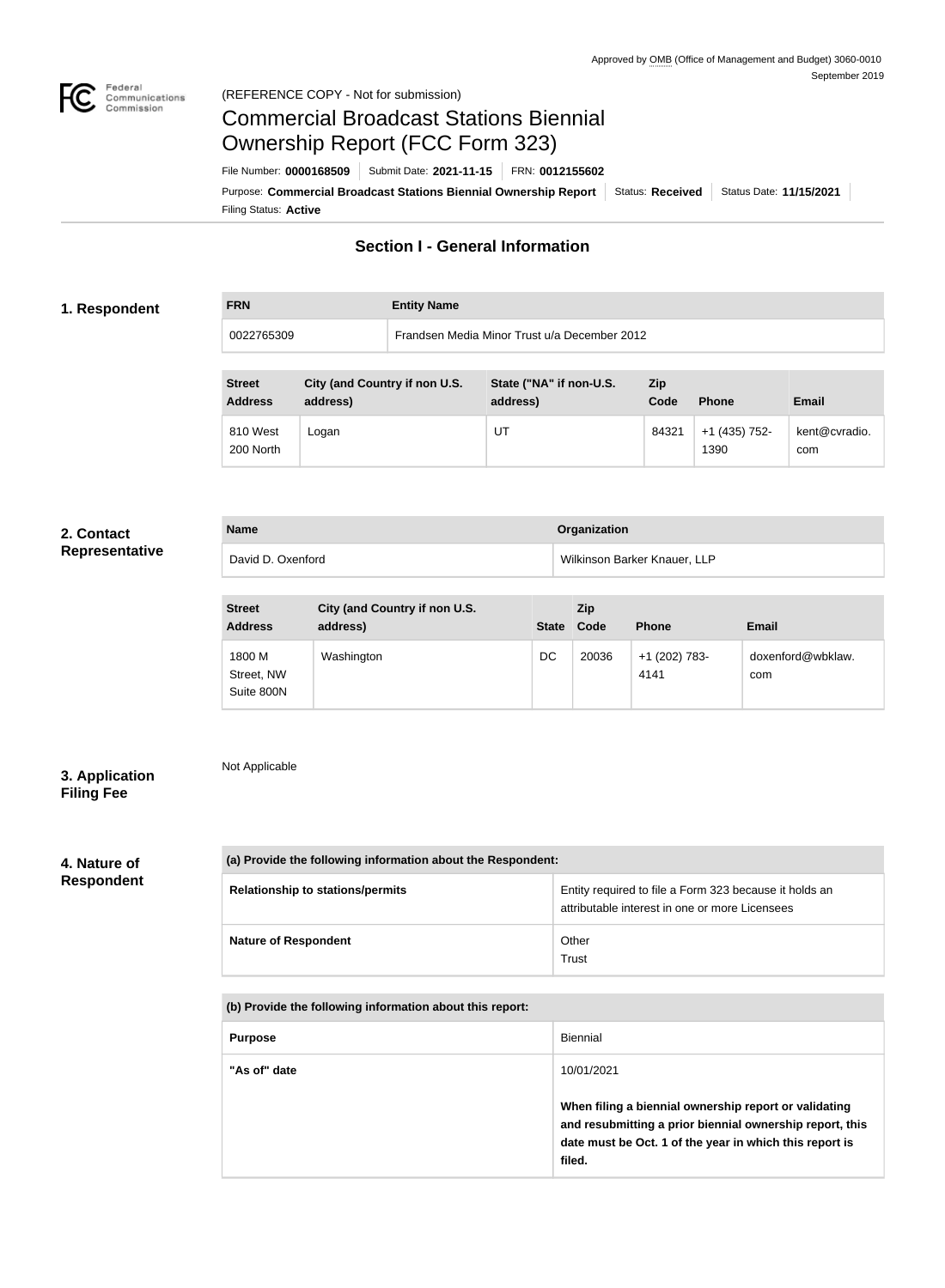**5. Licensee(s) and Station(s)**

**Respondent is filing this report to cover the following Licensee(s) and station(s):**

| Licensee/Permittee Name | <b>FRN</b> |
|-------------------------|------------|
| Sun Valley Radio Inc    | 0001600659 |

| Fac. ID No. | <b>Call Sign</b> | <b>City</b>    | <b>State</b> | <b>Service</b> |
|-------------|------------------|----------------|--------------|----------------|
| 55458       | <b>KVFX</b>      | <b>LOGAN</b>   | UT           | FM             |
| 55459       | <b>KVNU</b>      | <b>LOGAN</b>   | UT           | AM             |
| 63831       | <b>KLGN</b>      | <b>LOGAN</b>   | UT           | AM             |
| 63832       | <b>KBLQ-FM</b>   | <b>LOGAN</b>   | UT           | <b>FM</b>      |
| 63834       | <b>KKEX</b>      | <b>PRESTON</b> | ID           | <b>FM</b>      |
| 88184       | <b>KLZX</b>      | <b>WESTON</b>  | ID           | <b>FM</b>      |

| Licensee/Permittee Name     | <b>FRN</b> |
|-----------------------------|------------|
| Frandsen Media Company, LLC | 0007714009 |

| Fac. ID No. | <b>Call Sign</b> | <b>City</b>       | <b>State</b> | <b>Service</b> |
|-------------|------------------|-------------------|--------------|----------------|
| 31169       | KAOX             | <b>SHELLEY</b>    | ID           | FM             |
| 38274       | <b>KGNT</b>      | <b>SMITHFIELD</b> | UT           | FM             |
| 164152      | KADQ-FM          | <b>EVANSTON</b>   | <b>WY</b>    | FM             |
| 190386      | <b>KUPY</b>      | <b>SUGAR CITY</b> | ID           | FM             |

| Licensee/Permittee Name | <b>FRN</b> |
|-------------------------|------------|
| Canyon Media Group, LLC | 0018603050 |

| Fac. ID No. | <b>Call Sign</b> | <b>City</b>    | <b>State</b> | <b>Service</b> |
|-------------|------------------|----------------|--------------|----------------|
| 55399       | <b>KPLD</b>      | <b>KANAB</b>   | UT           | <b>FM</b>      |
| 55461       | <b>KCLS</b>      | <b>LEEDS</b>   | UT           | <b>FM</b>      |
| 129732      | KAZZ             | <b>PAROWAN</b> | UT           | AM             |

| Licensee/Permittee Name  | <b>FRN</b> |
|--------------------------|------------|
| Canyon Media Corporation | 0012155602 |

| Fac. ID No. | <b>Call Sign</b> | <b>City</b> | <b>State</b> | <b>Service</b> |
|-------------|------------------|-------------|--------------|----------------|
| 12325       | <b>KZNU</b>      | ST. GEORGE  | U٦           | AM             |
| 18140       | <b>KONY</b>      | ST. GEORGE  | UT           | FM             |

# **Section II – Biennial Ownership Information**

**1. 47 C.F.R. Section 73.3613 and Other Documents**

Licensee Respondents that hold authorizations for one or more full power television, AM, and/or FM stations should list all contracts and other instruments set forth in 47 C.F.R. Section 73.3613(a) through (c) for the facility or facilities listed on this report. In addition, attributable Local Marketing Agreements (LMAs) and attributable Joint Sales Agreements (JSAs) must be disclosed by the licensee of the brokering station on its ownership report. If the agreement is an attributable LMA, an attributable JSA, or a network affiliation agreement, check the appropriate box. Otherwise, select "Other." Non-Licensee Respondents, as well as Licensee Respondents that only hold authorizations for Class A television and/or low power television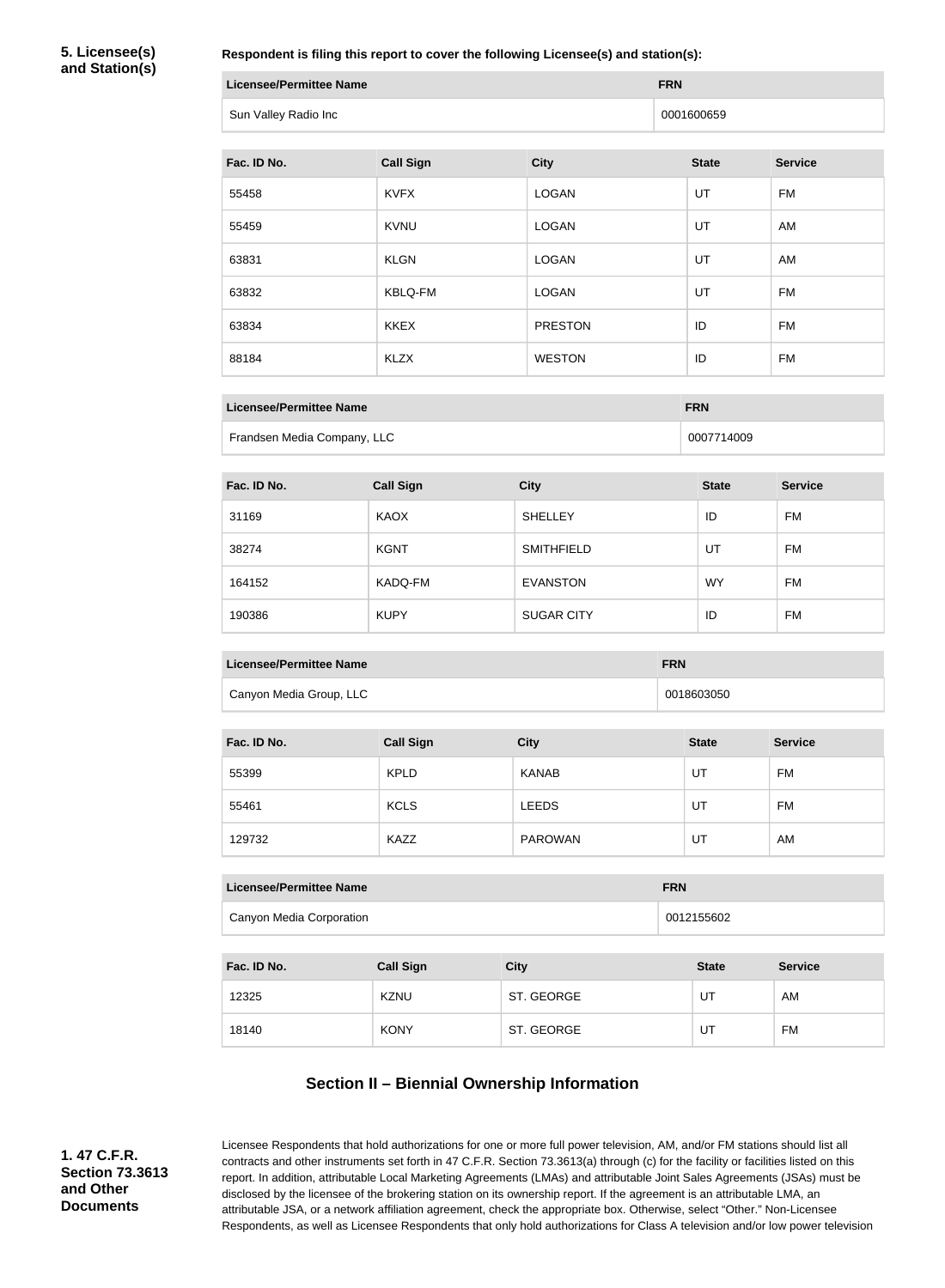stations, should select "Not Applicable" in response to this question.

Not Applicable.

#### **2. Ownership Interests**

**(a)** Ownership Interests. This Question requires Respondents to enter detailed information about ownership interests by generating a series of subforms. Answer each question on each subform. The first subform listing should be for the Respondent itself. If the Respondent is not a natural person, also list each of the officers, directors, stockholders, non-insulated partners, non-insulated members, and any other persons or entities with a direct attributable interest in the Respondent pursuant to the standards set forth in 47 C.F.R. Section 73.3555. (A "direct" interest is one that is not held through any intervening companies or entities.) List each interest holder with a direct attributable interest in the Respondent separately.

Leave the percentage of total assets (Equity Debt Plus) field blank for an interest holder unless that interest holder has an attributable interest in the Respondent solely on the basis of the Commission's Equity Debt Plus attribution standard, 47 C.F.R. Section 73.3555, Note 2(i).

In the case of vertical or indirect ownership structures, list only those interests in the Respondent that also represent an attributable interest in the Licensee(s) for which the report is being submitted.

Entities that are part of an organizational structure that includes holding companies or other forms of indirect ownership must file separate ownership reports. In such a structure do not report, or file a separate report for, any interest holder that does not have an attributable interest in the Licensee(s) for which the report is being submitted.

Please see the Instructions for further detail concerning interests that must be reported in response to this question.

The Respondent must provide an FCC Registration Number for each interest holder reported in response to this question. Please see the Instructions for detailed information and guidance concerning this requirement.

| <b>FRN</b>                                              | 0022765309                                                                           |                      |                            |
|---------------------------------------------------------|--------------------------------------------------------------------------------------|----------------------|----------------------------|
| <b>Entity Name</b>                                      | Frandsen Media Minor Trust u/a December 2012                                         |                      |                            |
| <b>Address</b>                                          | PO Box                                                                               |                      |                            |
|                                                         | <b>Street 1</b>                                                                      | 810 West 200 North   |                            |
|                                                         | <b>Street 2</b>                                                                      |                      |                            |
|                                                         | <b>City</b>                                                                          | Logan                |                            |
|                                                         | State ("NA" if non-U.S.<br>address)                                                  | UT                   |                            |
|                                                         | <b>Zip/Postal Code</b>                                                               | 84321                |                            |
|                                                         | Country (if non-U.S.<br>address)                                                     | <b>United States</b> |                            |
| <b>Listing Type</b>                                     | Respondent                                                                           |                      |                            |
| <b>Positional Interests</b><br>(check all that apply)   | Respondent                                                                           |                      |                            |
| <b>Tribal Nation or Tribal</b><br><b>Entity</b>         | Interest holder is not a Tribal nation or Tribal entity                              |                      |                            |
| <b>Interest Percentages</b><br>(enter percentage values | Voting                                                                               | 0.0%                 | <b>Jointly Held?</b><br>No |
| from 0.0 to 100.0)                                      | <b>Equity</b>                                                                        | 0.0%                 |                            |
|                                                         | <b>Total assets (Equity Debt</b><br>Plus)                                            | 0.0%                 |                            |
| that do not appear on this report?                      | Does interest holder have an attributable interest in one or more broadcast stations |                      | No                         |

**Ownership Information**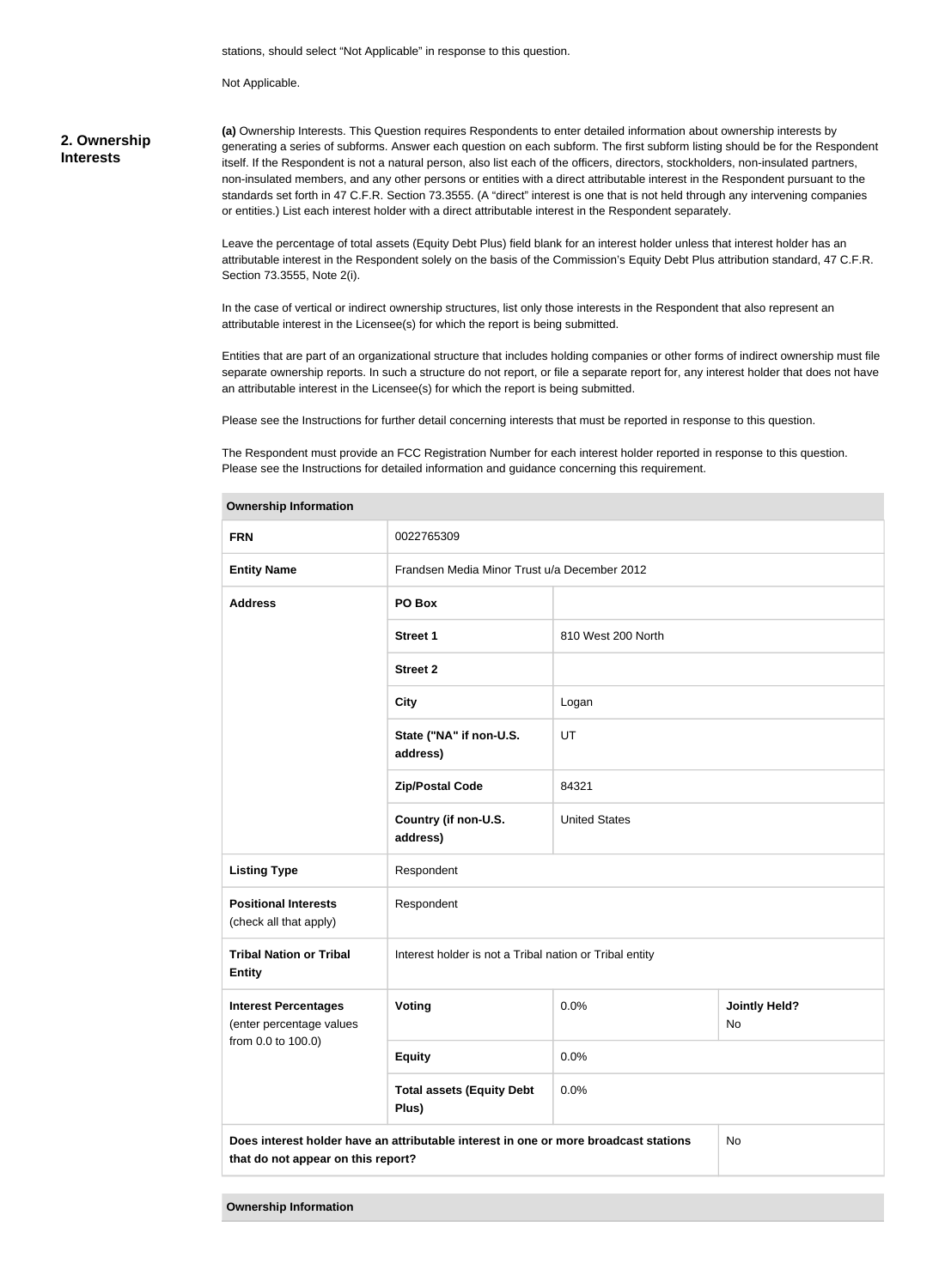| <b>FRN</b>                                                | 0019994086                                                                           |                        |                            |
|-----------------------------------------------------------|--------------------------------------------------------------------------------------|------------------------|----------------------------|
| <b>Name</b>                                               | Eric K. Frandsen                                                                     |                        |                            |
| <b>Address</b>                                            | PO Box                                                                               |                        |                            |
|                                                           | <b>Street 1</b>                                                                      | 252 West 540 S.        |                            |
|                                                           | <b>Street 2</b>                                                                      |                        |                            |
|                                                           | <b>City</b>                                                                          | Providence             |                            |
|                                                           | State ("NA" if non-U.S.<br>address)                                                  | UT                     |                            |
|                                                           | <b>Zip/Postal Code</b>                                                               | 84332                  |                            |
|                                                           | Country (if non-U.S.<br>address)                                                     | <b>United States</b>   |                            |
| <b>Listing Type</b>                                       | Other Interest Holder                                                                |                        |                            |
| <b>Positional Interests</b><br>(check all that apply)     | Other - Trustee                                                                      |                        |                            |
| Citizenship, Gender,                                      | Citizenship                                                                          | <b>US</b>              |                            |
| <b>Ethnicity, and Race</b><br><b>Information (Natural</b> | Gender                                                                               | Male                   |                            |
| <b>Persons Only)</b>                                      | <b>Ethnicity</b>                                                                     | Not Hispanic or Latino |                            |
|                                                           | Race                                                                                 | White                  |                            |
| <b>Interest Percentages</b><br>(enter percentage values   | <b>Voting</b>                                                                        | 50.0%                  | <b>Jointly Held?</b><br>No |
| from 0.0 to 100.0)                                        | <b>Equity</b>                                                                        | 50.0%                  |                            |
|                                                           | <b>Total assets (Equity Debt</b><br>Plus)                                            |                        |                            |
| that do not appear on this report?                        | Does interest holder have an attributable interest in one or more broadcast stations |                        | Yes                        |

#### **Ownership Information**

| <b>FRN</b>                                            | 0019994102                          |                      |
|-------------------------------------------------------|-------------------------------------|----------------------|
| <b>Name</b>                                           | Ryan G. Frandsen                    |                      |
| <b>Address</b>                                        | PO Box                              |                      |
|                                                       | Street 1                            | 252 West 540 S.      |
|                                                       | <b>Street 2</b>                     |                      |
|                                                       | <b>City</b>                         | Providence           |
|                                                       | State ("NA" if non-U.S.<br>address) | UT                   |
|                                                       | <b>Zip/Postal Code</b>              | 84332                |
|                                                       | Country (if non-U.S.<br>address)    | <b>United States</b> |
| <b>Listing Type</b>                                   | Other Interest Holder               |                      |
| <b>Positional Interests</b><br>(check all that apply) | Other - Trustee                     |                      |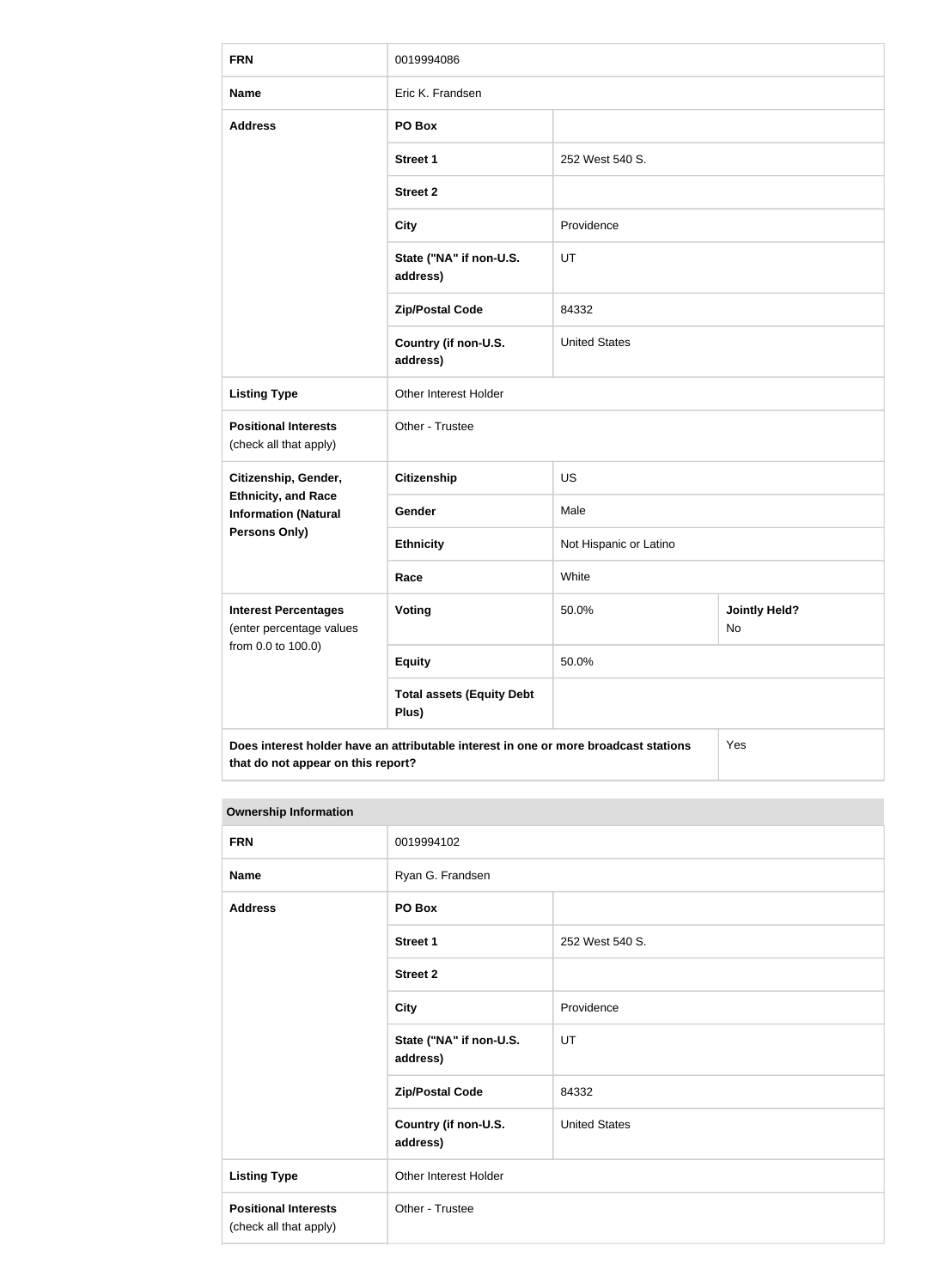| Citizenship, Gender,<br><b>Ethnicity, and Race</b>                                                                         | <b>Citizenship</b>                        | US.                    |                            |
|----------------------------------------------------------------------------------------------------------------------------|-------------------------------------------|------------------------|----------------------------|
| <b>Information (Natural</b>                                                                                                | Gender                                    | Male                   |                            |
| <b>Persons Only)</b>                                                                                                       | <b>Ethnicity</b>                          | Not Hispanic or Latino |                            |
|                                                                                                                            | Race                                      | White                  |                            |
| <b>Interest Percentages</b><br>(enter percentage values                                                                    | Voting                                    | 50.0%                  | <b>Jointly Held?</b><br>No |
| from 0.0 to 100.0)                                                                                                         | <b>Equity</b>                             | 50.0%                  |                            |
|                                                                                                                            | <b>Total assets (Equity Debt</b><br>Plus) |                        |                            |
| Does interest holder have an attributable interest in one or more broadcast stations<br>that do not appear on this report? |                                           |                        | Yes                        |
|                                                                                                                            |                                           |                        |                            |

| (b) Respondent certifies that any interests, including equity, financial, or voting<br>interests, not reported in this filing are non-attributable. | Yes |
|-----------------------------------------------------------------------------------------------------------------------------------------------------|-----|
| If "No," submit as an exhibit an explanation.                                                                                                       |     |

| (c) Does the Respondent or any reported interest holder         | No |
|-----------------------------------------------------------------|----|
| hold an attributable interest in any newspaper entities in      |    |
| the same market as any station for which this report is         |    |
| filed, as defined in 47 C.F.R. Section 73.3555?                 |    |
| If "Yes," provide information describing the interest(s), using |    |
| EITHER the subform OR the spreadsheet option below.             |    |
| Respondents with a large number (50 or more) of entries to      |    |
| submit should use the spreadsheet option.                       |    |
| NOTE: Spreadsheets must be submitted in a special XML           |    |
| Spreadsheet format with the appropriate structure that is       |    |
| specified in the documentation. For instructions on how to      |    |
| use the spreadsheet option to complete this question            |    |
| (including templates to start with), please Click Here.         |    |
| If using the subform, leave the percentage of total assets      |    |
| (Equity Debt Plus) field blank for an interest holder unless    |    |
| that interest holder has an attributable interest in the        |    |
| newspaper entity solely on the basis of the Commission's        |    |
| Equity Debt Plus attribution standard, 47 C.F.R. Section        |    |
| 73.3555, Note 2(i). If using an XML Spreadsheet, enter "NA"     |    |
| into the percentage of total assets (Equity Debt Plus) field    |    |
| for an interest holder unless that interest holder has an       |    |
| attributable interest in the newspaper entity solely on the     |    |
| basis of the Commission's Equity Debt Plus attribution          |    |
| standard.                                                       |    |
| The Respondent must provide an FCC Registration Number          |    |
| for each interest holder reported in response to this           |    |
| question. Please see the Instructions for detailed information  |    |
| and guidance concerning this requirement.                       |    |

**(d) Are any of the individuals listed as an attributable interest holder in the Respondent married to each other or related to each other as parentchild or as siblings?** Yes

If "Yes," provide the following information for each such the relationship.